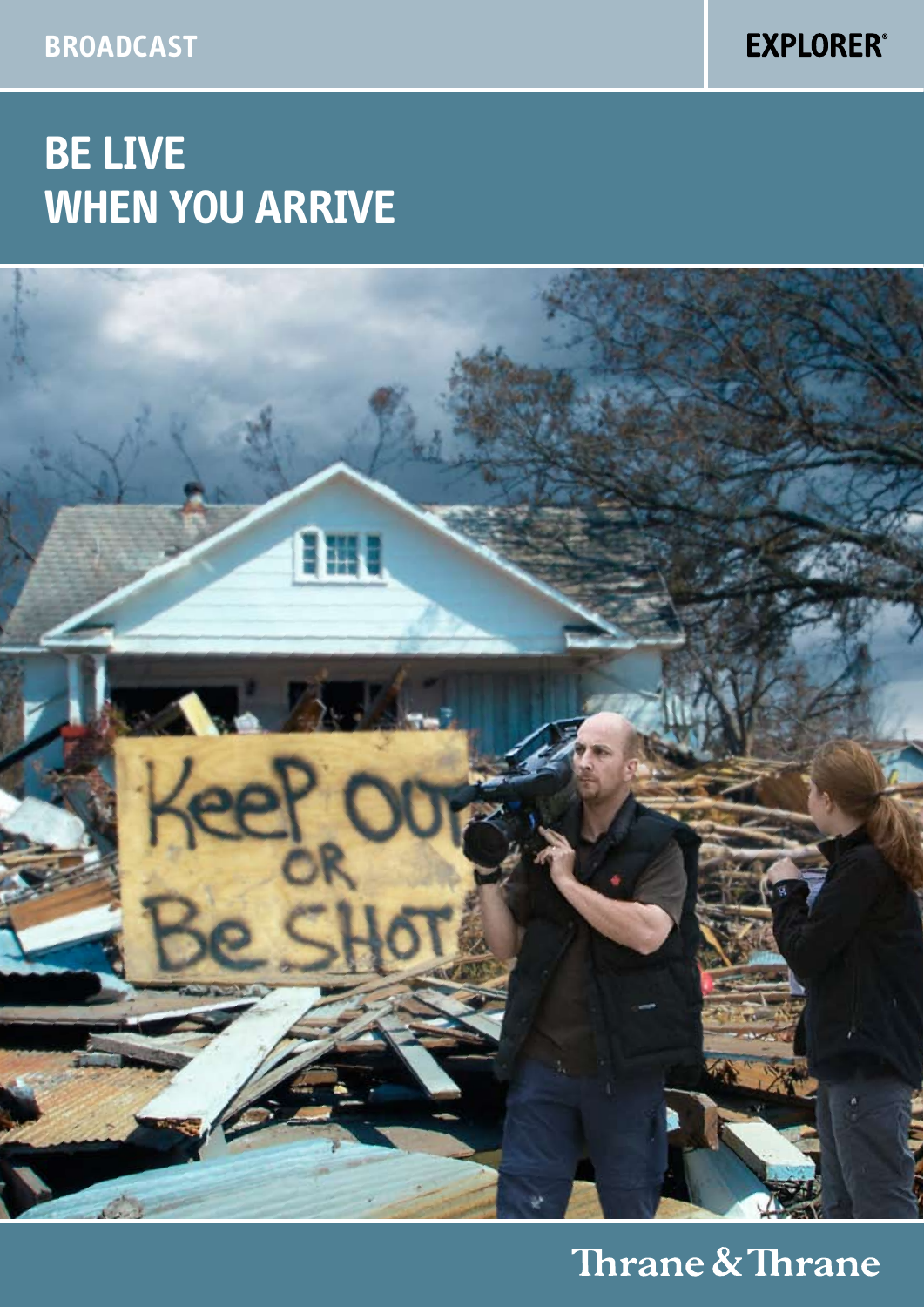

# **3…2…1…AND YOU ARE ON THE AIR!**

#### **Affordable, flexible and easy-to-use solution for mobile newsgathering**

Getting live news reports from the world's hotspots to the viewers as events unfold, has always been missioncritical for broadcasters large and small. Not so long ago, some of the largest impediments to this were the amount of equipment required versus the quality of the images delivered.

Now a cost efficient and easy to use solution is available, which in many ways competes with and exceeds the existing traditional and larger newsgathering solutions on the market.

#### **A complete SNG solution**

Evolution within both the satellite technology and the newsgathering technology is now changing the conditions for remote field crews. New solutions are offering mobile flexibility, reliability and ease-of-use equipment to set up quickly and to transmit higher quality video and audio over low bandwidth connections.

A package solution containing a combination of the Thrane & Thrane EXPLORER terminals and the Streambox® ACT-L3™ Portable Video Transport points a bright future for Simplified Remote Newsgathering, and is the TV industry's new tool for broadcasting live as events unfold – even at remote or challenging locations.

#### **Portable or vehicular connectivity**

Thrane & Thrane EXPLORER terminals provide portable or vehicular connectivity between the field reporter and the TV station. This combined with today's quality of low bit rate video encoding and the bandwidth supplied through Inmarsat's BGAN Satellite Network provides you with a strong and competitive lightweight SNG solution. Users can almost instantly be made capable of broadcasting live from nearly any spot in the world without having to bring a traditional satellite truck. Moreover, you also avoid cumbersome space segment booking procedures. Transmission of video and audio simply requires the camera to be connected to the encoder, which in turn is connected directly to the BGAN terminal.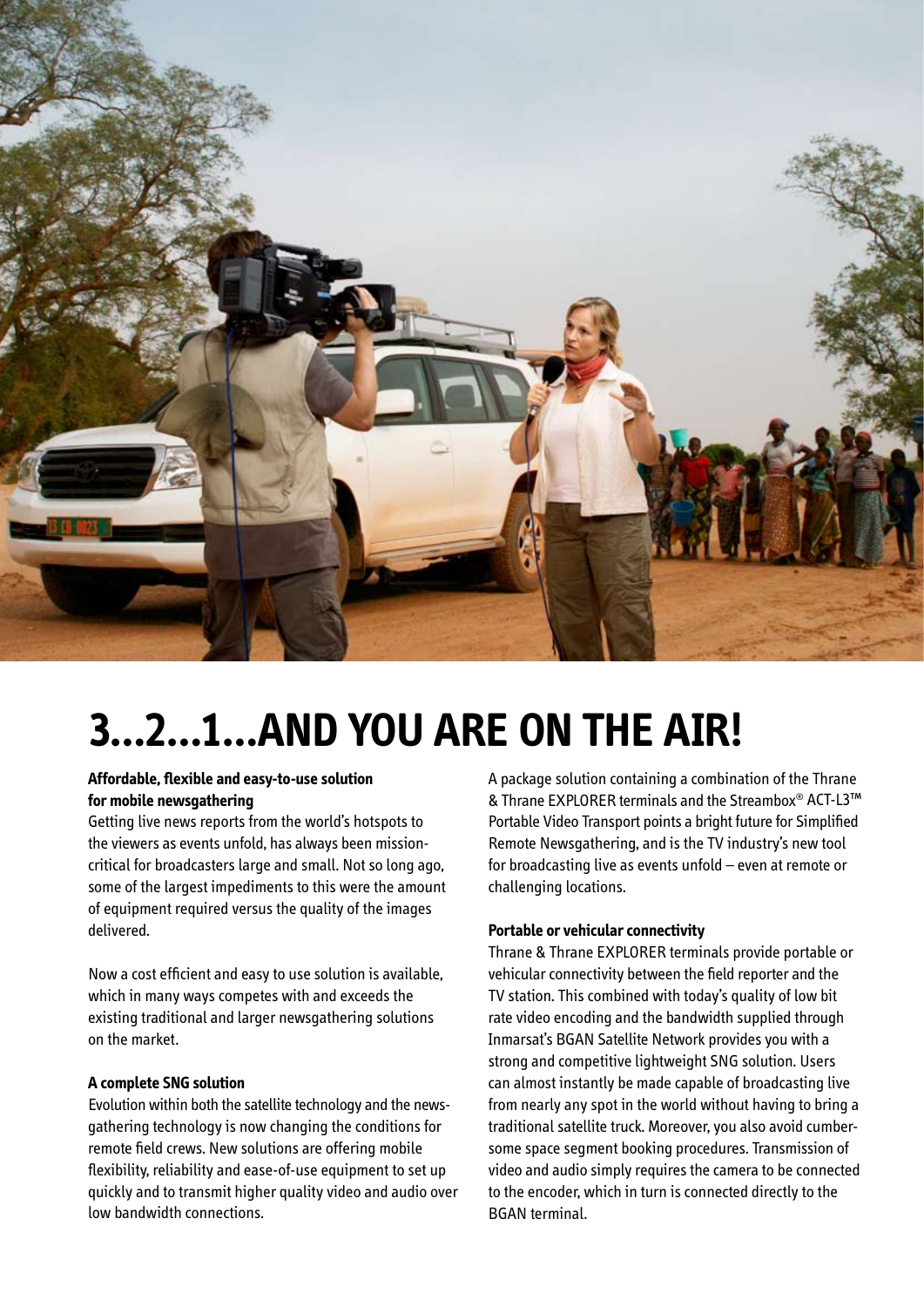### **Set up time is lost time!**

Short notice and lack of knowledge of network coverage are normal conditions for any field crew. Just how much time will you risk wasting on technical issues like establishing connectivity when you are striving to be first with the breaking news?

Use the EXPLORER terminals as your primary connectivity equipment or bring it with you as a back up. Either way you may benefit from the high-speed broadband connection encompassed in this technology, and use it as an alternative to conventional field contribution techniques. It is easy to use even for untrained users and sets up in less than two minutes.



### **Live streaming or store and forward!**

The integrated solution facilitates both live streaming and store & forward possibilities, thereby securing direct transmission from the hot spots of the world as well as the edited story in high quality for later incorporation in the news.

### **Standard SNG/EFP equipment**

The EXPLORER satellite terminals are mobile broadband technology units enabling you to send live from the minute you arrive – or even while you are driving into the area. Streaming of audio, video and stills can be made possible whenever the need emerges. Indispensable for people working in the field who need efficient equipment in order to transmit news without having to assess local conditions.

#### **Want to know more: www.thrane.com/broadcast**

### **The EXPLORER and Streambox integrated solution gives you:**



- **Immediate live broadcasting**
- **Store & forward options**
- **• Integrated user interface**
- **• Lightweight and portable equipment**
- **• One-stop-shop solution**
- **• Supported by specialized broadcast suppliers**

### **A complete SNG solution**



The EXPLORER terminals can be used together with any kind of SNG equipment or solution that has a need for connectivity.